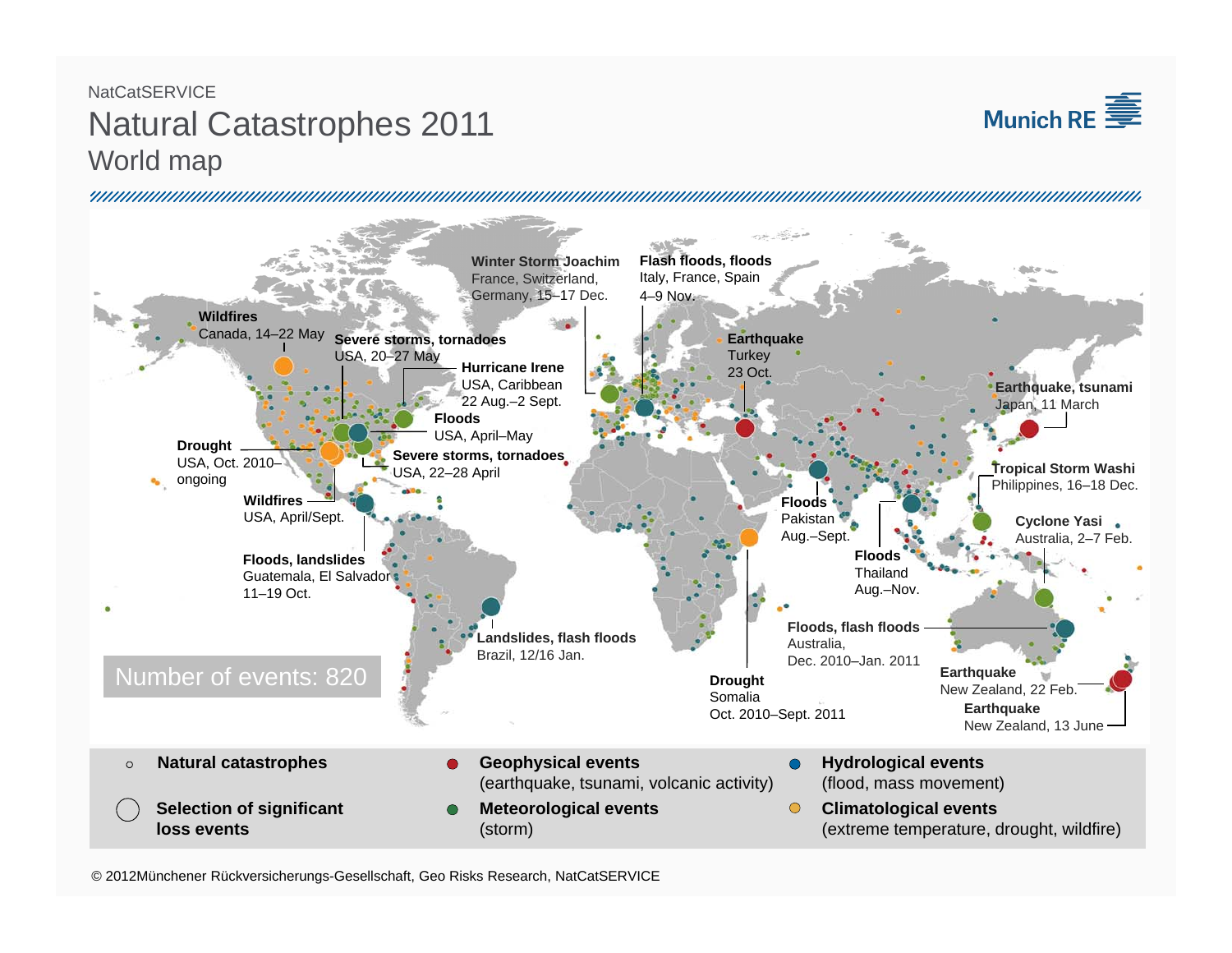# **NatCatSERVICE** Natural catastrophes worldwide 2011 Percentage distribution





© 2012 Münchener Rückversicherungs-Gesellschaft, Geo Risks Research, NatCatSERVICE – As at January 2012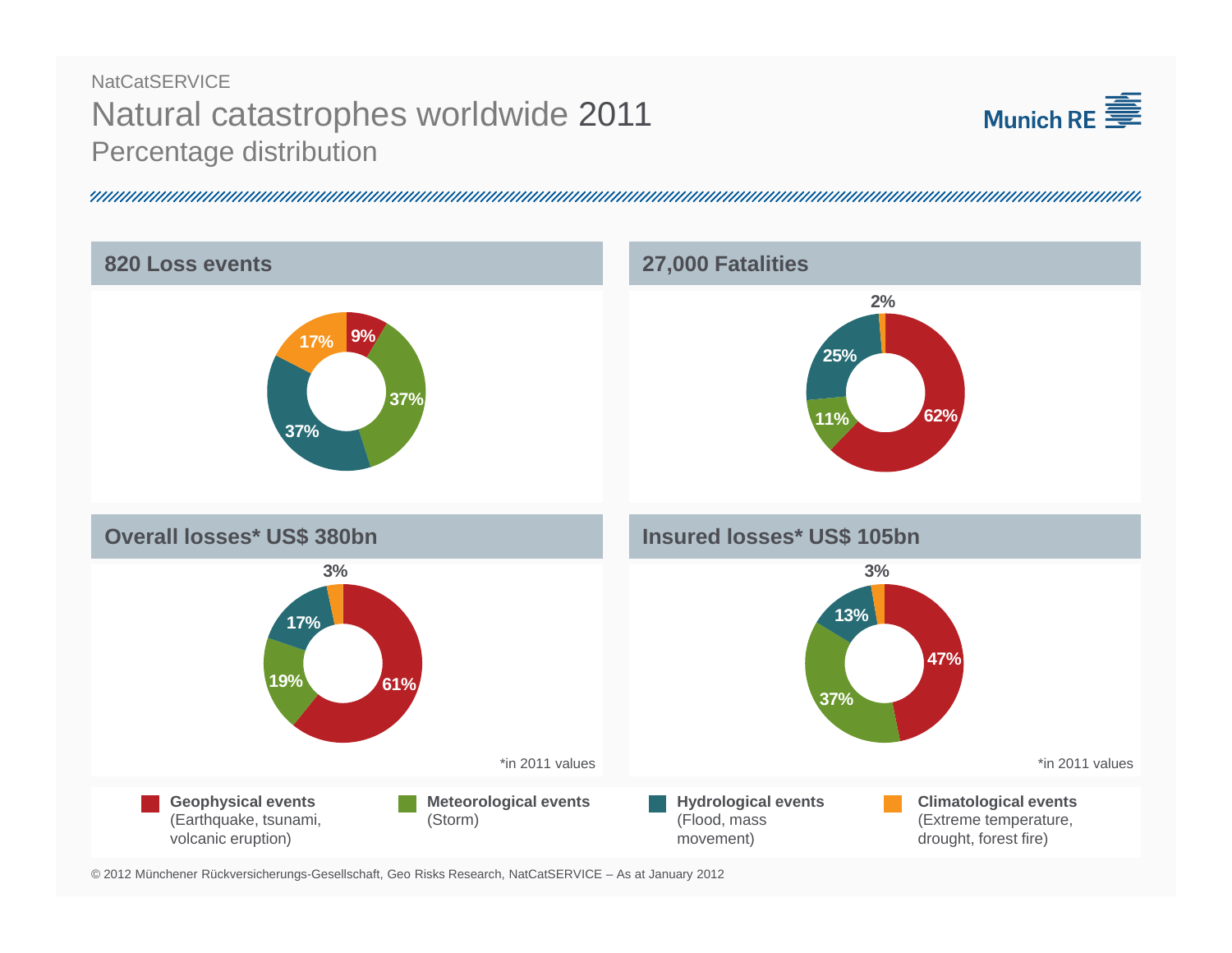### **NatCatSERVICE** Natural catastrophes worldwide 2011 Percentage distribution – ordered by continent



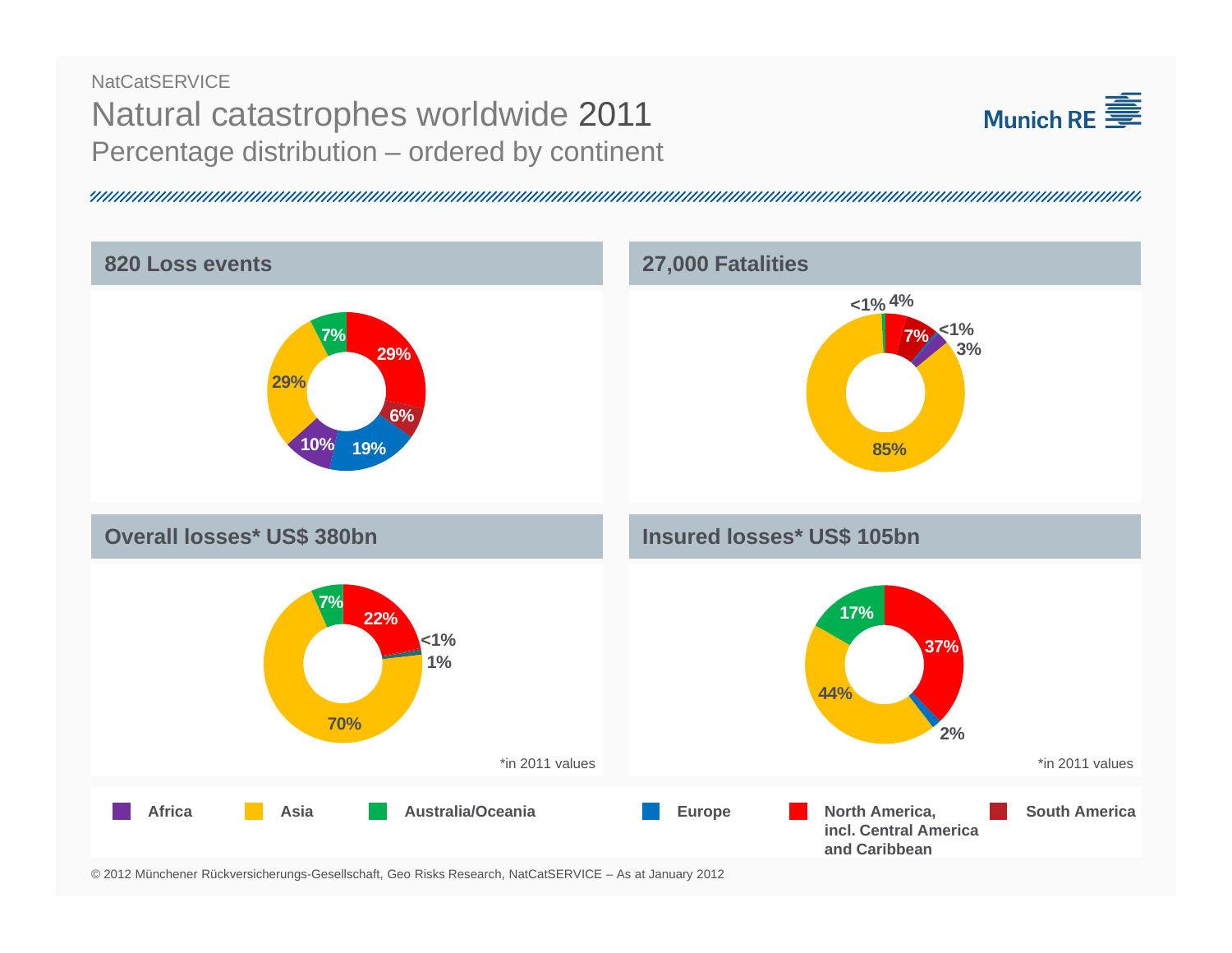#### Natural catastrophes worldwide 1980 – 2011 Number of events with trend**NatCatSERVICE**



Number1 2001 0008006004002001980 1982 1984 1986 1988 1990 1992 1994 1996 1998 2000 2002 2004 2006 2008 2010**Geophysical events Meteorological events Hydrological events Climatological events** (Earthquake, tsunami, (Extreme temperature, (Storm) (Flood, mass volcanic eruption) drought, forest fire) movement)

© 2012 Münchener Rückversicherungs-Gesellschaft, Geo Risks Research, NatCatSERVICE – As at January 2012